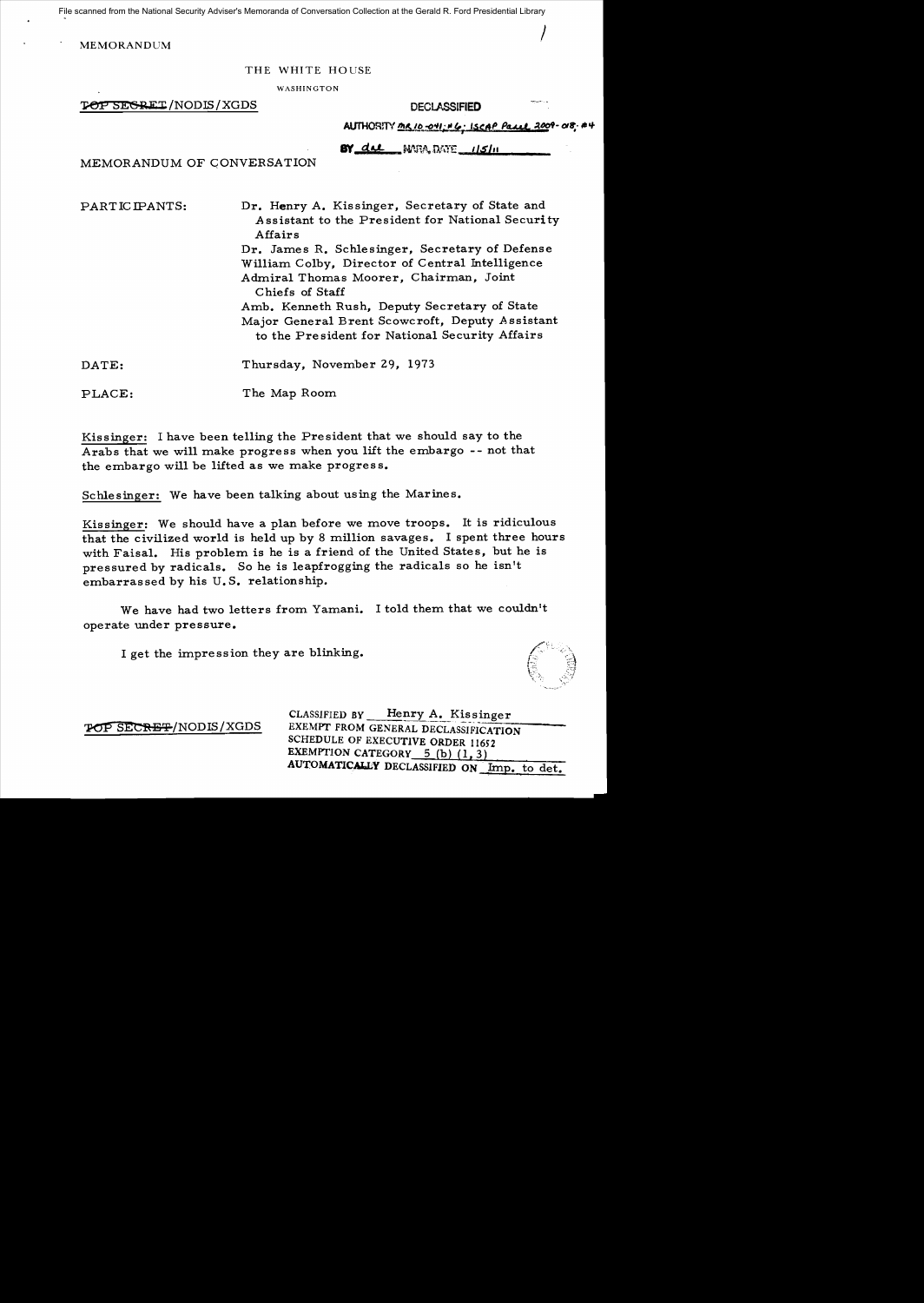#### **TOP SECRET**/NODIS/XGDS 2.

Colby: Yes, they are looking for ways to get us oil.

Schlesinger: They are turning up the screws on Aramco.

Rush: I don't know how it could be done without being found out.

Colby: If it was antitrust, they could keep it quiet. The oil companies don't have the incentive.

Kissinger: They seem to be looking for a way out. They told me if they could have announced the six-point deal, they could have lifted the embargo.

The opening of negotiations might do it.

Rush: If we could get a withdrawal to the passes....

Kissinger: Ken, we can't yield to blackmail. We can't tie ourselves to any scheme. We have to show our muscle now or the Russians will take extreme positions and drive us right out of the Middle East.

We will have to pressure Israel, but if it looks like we do it under pressure, we won't even get credit for it. We must pressure Israel, but at the right time; don't nickle them on petty issues.

I was impressed with Sadat. He showed statesmanship. I told him if he insisted on the 22 October line, he could get it, but with great agony and it would stop there. The same agony later would get us something more.

I think he doesn't like the Soviet Union.

An announcement of the Conference has a 50-50 chance of getting action on the oil.

If I support 242, that will get us something.

We won't make the oil conditional on progress in the substance of the talks. We have to be prepared to stop the negotiations if we get pressure -- otherwise the Russians will make extreme demands. The Arabs like us. I am going to Syria after the NATO meeting.



TOP SECRET / NODIS / XGDS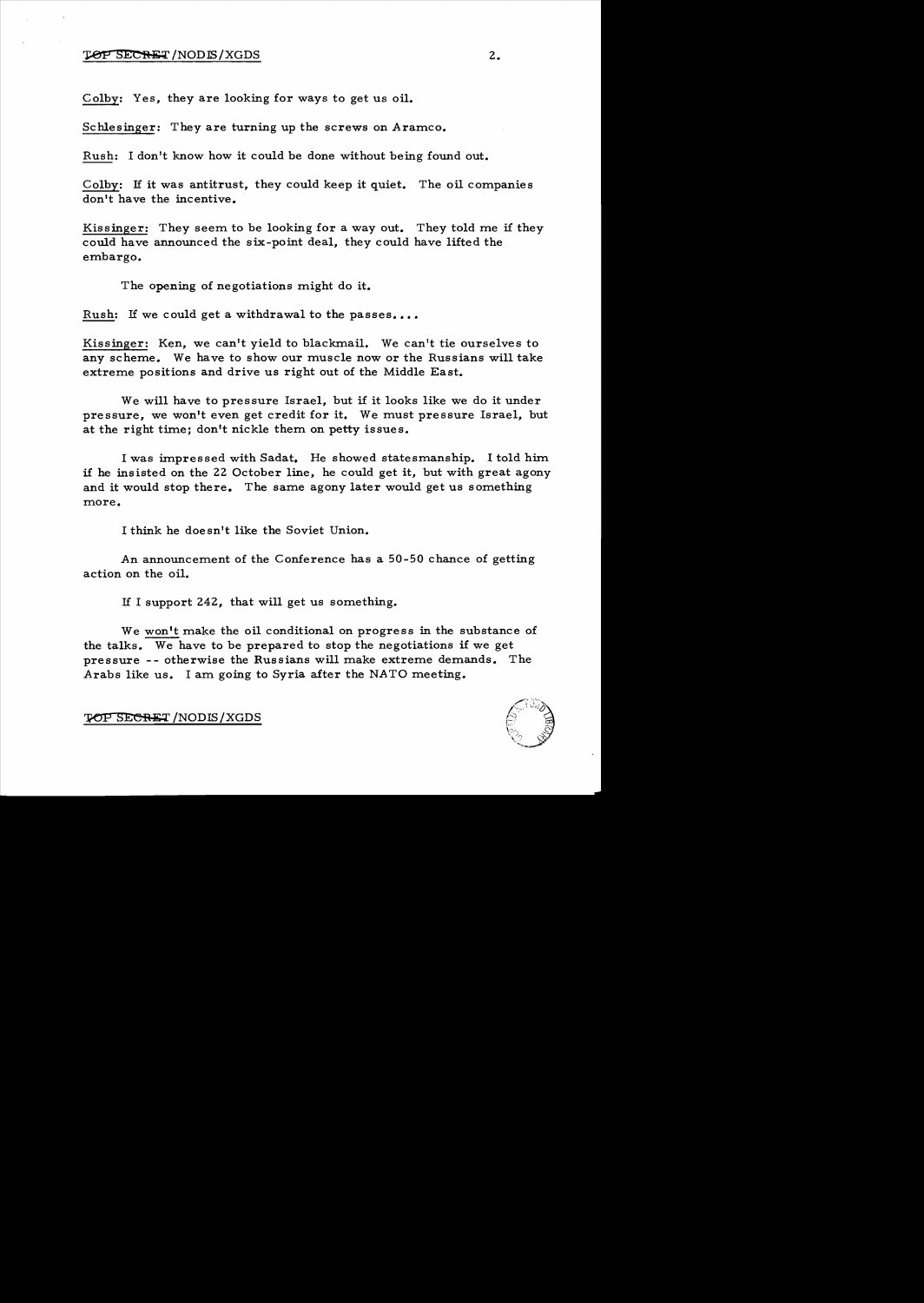#### TOP SEGRET/NODIS/XGDS 3.

Sadat has several schemes. I told him to make more extreme demands so I could back him off it.

Rush: Dobrynin told me if we could just settle the Middle East, we could make real progress.

Kissinger: If we get the settlement we want, we will never get MFN. The Jews will be mad.

Our strategy has to be that when the Soviet Union, the British and French press, we stall -- so all of them know only we can deliver. That will help Sadat and the moderate Arabs. All the Arabs are coming to us. We will commence on the 16th. (That is closer to the Israeli elections ).

Then we have to move for a disengagement. But only after the lines are set and everyone is screaming, then we will go to Egypt and say: "This is what we will do. "

The British and French are being complete shits.

On the ceasefire, Whitehall never let the British Ambassador ask the right question: Would they accept a ceasefire, not would they seek it.

Schlesinger: I get the impression the British are just incompetent. They are flounde ring.

Rush: I disagree. They are competent. They have a plan but no power.

Colby: Their policy for years has been to make up for lack of power by close association with us.

Kissinger: Let me summarize.

Hassan, Hussein, and Bourguiba are with us.

Faisal, I think, is in a dilemma. He gave me a hard line and I told him bull shit. I said you tell me about the World Wide Jewish conspiracy and you want me to take it on without preparation. These Jewish groups will say we are yielding to the Arabs' blackmail. That is impossible. He agreed and said, "Can't you help me? Can't you give me Jerusalem?" I said: "That's the last. Our enemies would like to

**TOP SECRET/NODIS/XGDS**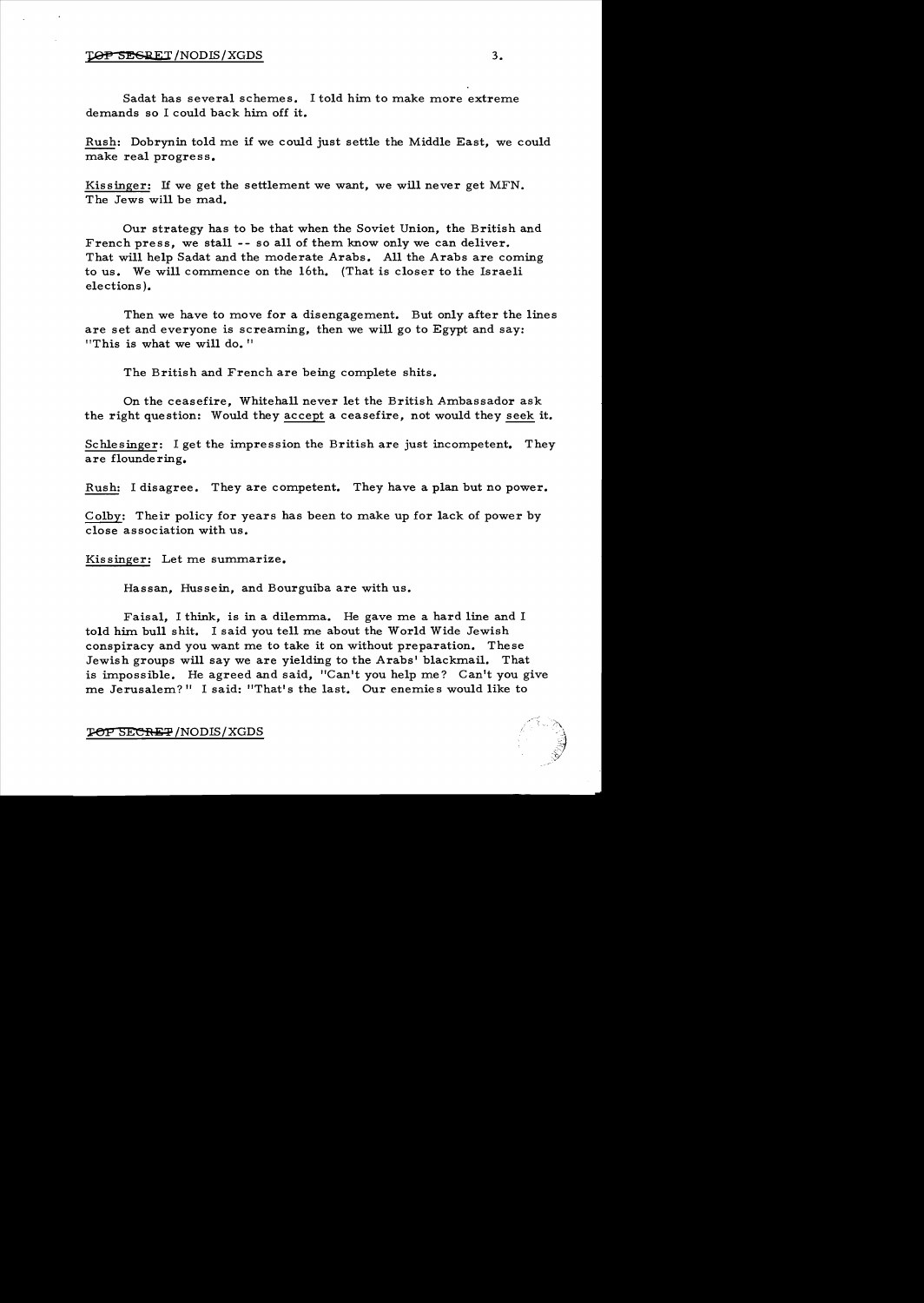hang us up on a tough point like that. Give us time and we will do it." He asked me to do something, and I said I would see what I could do. Then Fahd and Saqqaf came to me and said they would do what they could. They bled about some Navy deal where we keep raising the price.

Moorer: I know about that.

Kissinger: If we could give on that -- but let me do it.

[Read Yamani letter.]

I have already done some -- when I said in Peking that Israel would have to do some withdrawal. We have shaken the Saudis. They are saying they trust me. If we keep discipline, we have a chance. But we can't put out that the oil embargo will be lifted as we make progress.

Sadat has a six-point plan for withdrawal. I told him Israel had to hold the passes. If we could get a withdrawal of Israel for the Third Army, a thinning out of the Egyptian Army. He even had a plan for Sharm el-Sheikh.

I told him Egyptian policy was made in Tel Aviv, cause if I were Israel, I would want extreme positions put forth.

We have to use Israel in this game, to show that we are the only ones who can deliver.

Colby: Won't Syria be tougher?

Kissinger: If we could get a zone between the Syrians and Israelis, and put UN in between, then Syria couldn't move without crossing UN troops and moving out from under their SAM belt.

In the first phase, we would have Syria, Egypt, Jordan. In the second phase, add Lebanon and the Palestinians. Sadat's scheme is to turn the West Bank over to the UN for five years or so. Hussein has a similar idea, with a plebiscite to see whether they want to be independent or stay with Jordan. The only thing I don't have a clue to is Jerusalem.

But we must be tough. If we get pressure from the Soviet Union, Britain, France and Japan, we just sit on our hands. The British and French are terrible. The British sabotaged the French because they would have been playing an American game.

TOP SECRET/NODIS/XGDS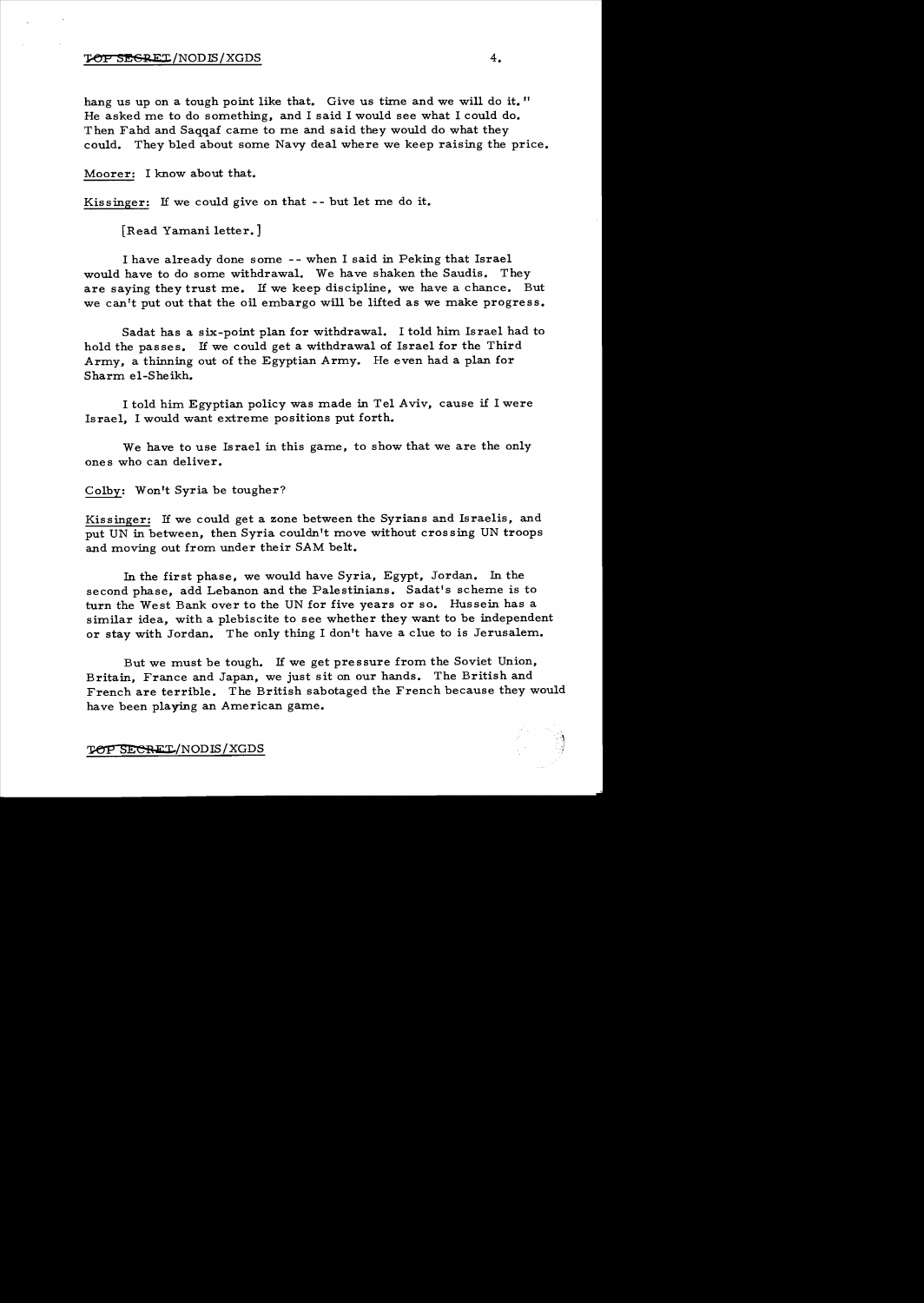## **TOP SECRET / NODIS / XGDS**

On China: They were crazy about the alert. They admire courage. It is a stylish policy they are conducting. Huang lectured me about the Arabs. They are calling him back home to brainwash him a bit.

Schlesinger: Are they scared of the Soviet Union?

Kissinger: Very. If anything, they are worse. Chou seems to have been downgraded a little. Usually we exchanged philosophical statements, but this time Chou filibustered. Usually Mao gives Delphic speeches -- this time he got very specific.

Colby: The Soviet Union has been going around telling how the Chinese have a lot of missiles.

Kissinger: It is good for us to have the Chinese scared. We have a good understanding.

Schlesinger: Does that include Southeast Asia?

Kissinger: Yes, in their mind.

[Explained the UNCURK thing.]

On Vietnam, Chou called in Le Duan and Grap to tell them there shouldn't be an offensive this dry season.

Moorer: They are pouring equipment in.

Colby: Do they control North Vietnam?

Kissinger: I don't know.

Schle singer: But even if they don't, it causes North Vietnam additional problems. It might keep them from a real offensive.

Kissinger: Give me data for Huang.

Colby: How about Sihanouk?

Kissinger: They thought it best to let the present situation cook along. I think they have given up on Sihanouk. They pointed out that the Soviet Union had marched out to Sihanouk. We maybe could think about bringing Sihanouk in against the GRUNK.



**TOP SEGRET / NODIS / XGDS**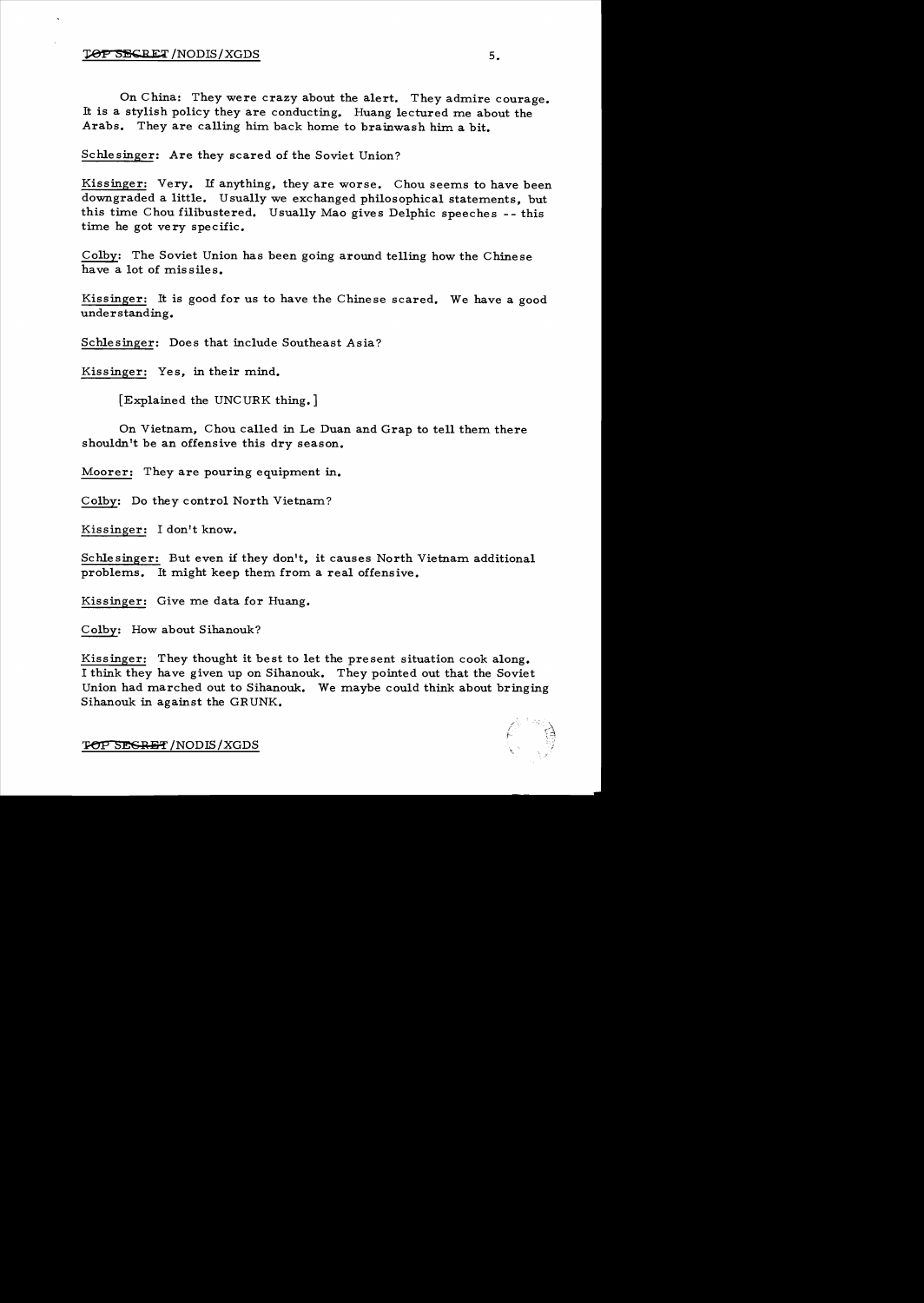On the communique, the Chairman said: What's new in it?

-- the hegemony clause

-- the authoritative consultations

-- and Taiwan

Now, on Taiwan, it is up to us to make a proposal. This is the way they work -- make a philosophical statement and leave us to work out the details. Maybe the same on Sihanouk.

Moorer: Two or three things

The Soviets are relaxing in the Med. Can we take the Kennedy out?

Kissinger: Yes, but keep the amphibs out.

Moorer: I'd like to send a plane in now and then.

Kissinger: Yes.

Moorer: I'd like to move the short flights to normal patterns.

There'll be an SR -71 over North Vietnam Sunday.

The Hancock.

Kissinger: The Shah, the Pakistanis, the Chinese love it. Put it off the Red Sea.

Schlesinger: And we'll send two destroyers into Ethiopia on a visit.

Kissinger: Bill  $[Colby]$ , give me an idea how the Chinese might help in the Emirate s.

Schlesinger: Let's have the Hancock go into Kenya and Mozambique.

Kissinger: Not Mozambique.

Moorer: Will we have a DAO in Cairo?

#### **TOP SEGRET / NODIS / XGDS**

i.<br>K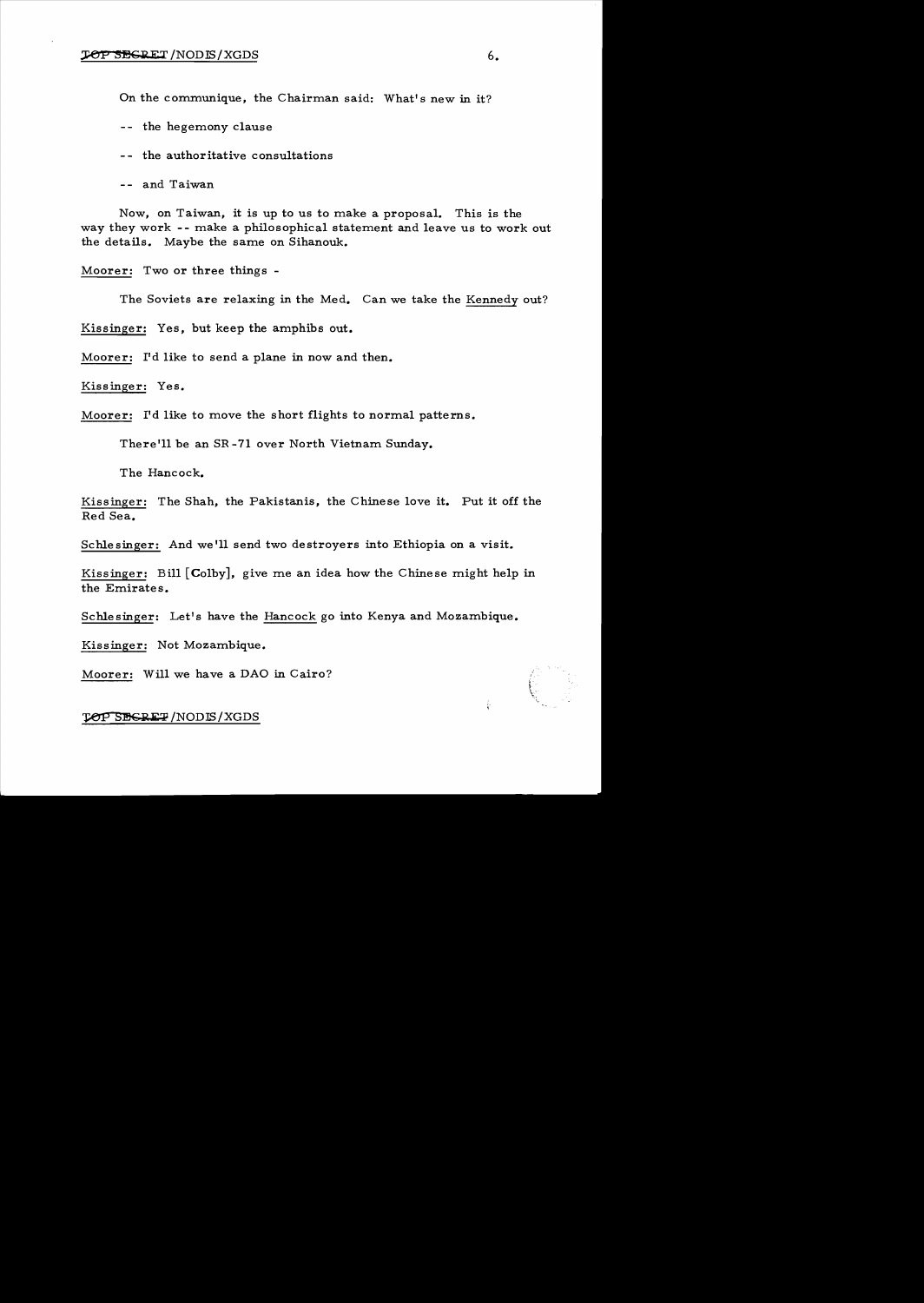Kissinger: Not yet, but soon.

Schlesinger: Clements wants to talk with the Kuwaiti Ambassador.

Kissinger: About what? What we must not have is everyone conducting his own policy.

Rush: I question Bill talking with Kuwait.

Kissinger: Now that it's set up, he must go through with it.

Schlesinger: You have a problem with Sisco in Kuwait.

Kissinger: I will move Sisco. He has a problem in the whole Middle East.

Schlesinger: We need the U. S. presence in the Gulf.

Kissinger: The key is the timing.

Schlesinger: We want to coapt the Kuwaiti ruling family.

Kissinger: The only thing we have going for us is our strength. We should not be overeager.

Moorer: The bahreinis are beginning to change their minds.

Schlesinger: You have problems with the European Bureau.

Kissinger: What?

(I explained. )

Schlesinger: The Greeks and Turks were O.K.

Kissinger: I will straighten out the European Bureau.

Sisco's European briefings are a screaming disaster. He bared his breast. He offered them [the Europeans] a deal in April which asked nothing of them. They stalled for months and then decided to use it to unify themselves. Now they won't mention consultations and partnership in the declaration. In the Middle East, when we told them what we were

TØP SESRET/NODIS/XGDS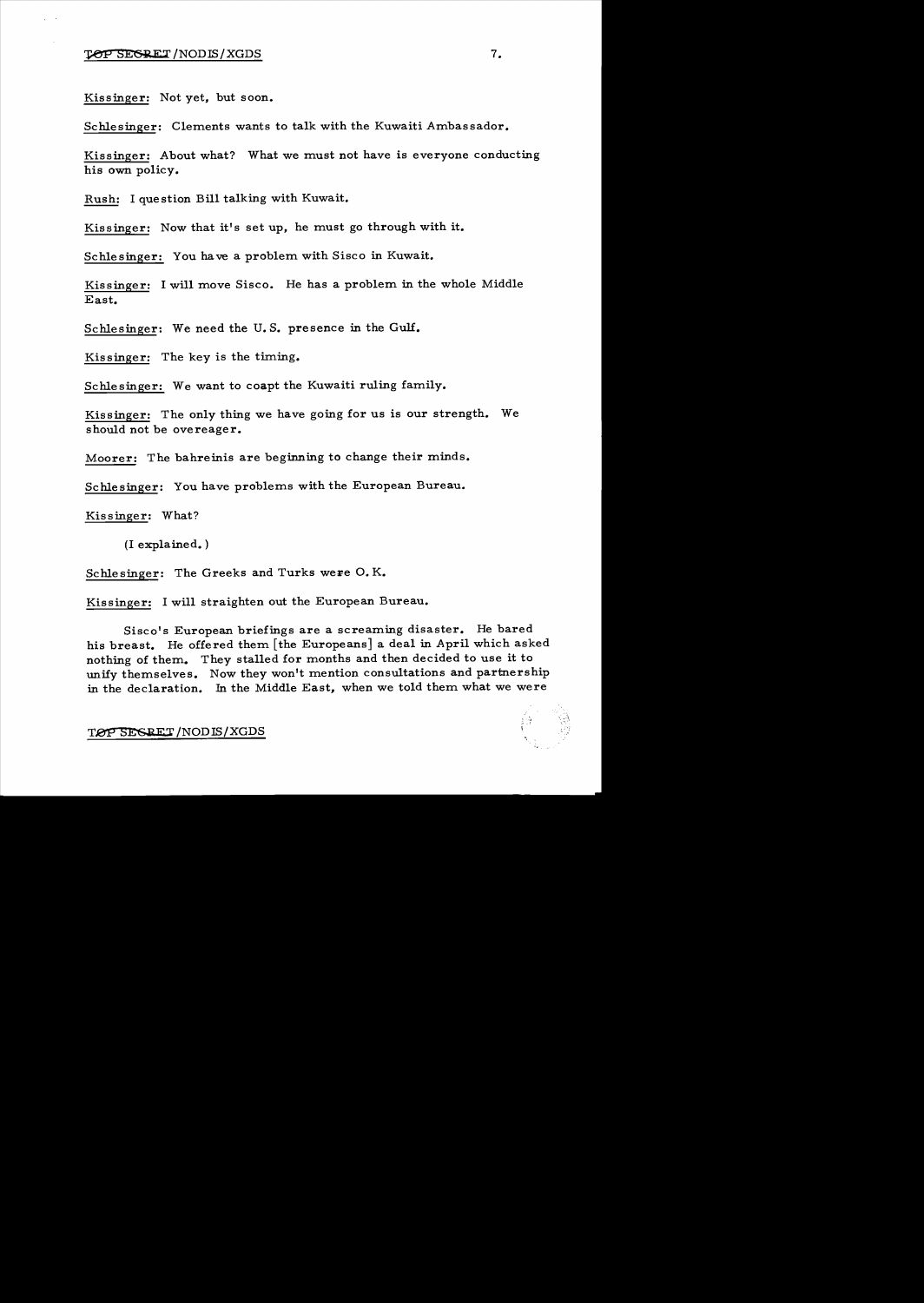doing with the Soviet Union, they said don't interfere with their detente with them.

Kissinger: Ken, I won't take this sniping at the 7th Floor.

Rush: Europe hasn't gotten the message.

Kissinger: That's no excuse.



TOP SECRET / NODIS / XGDS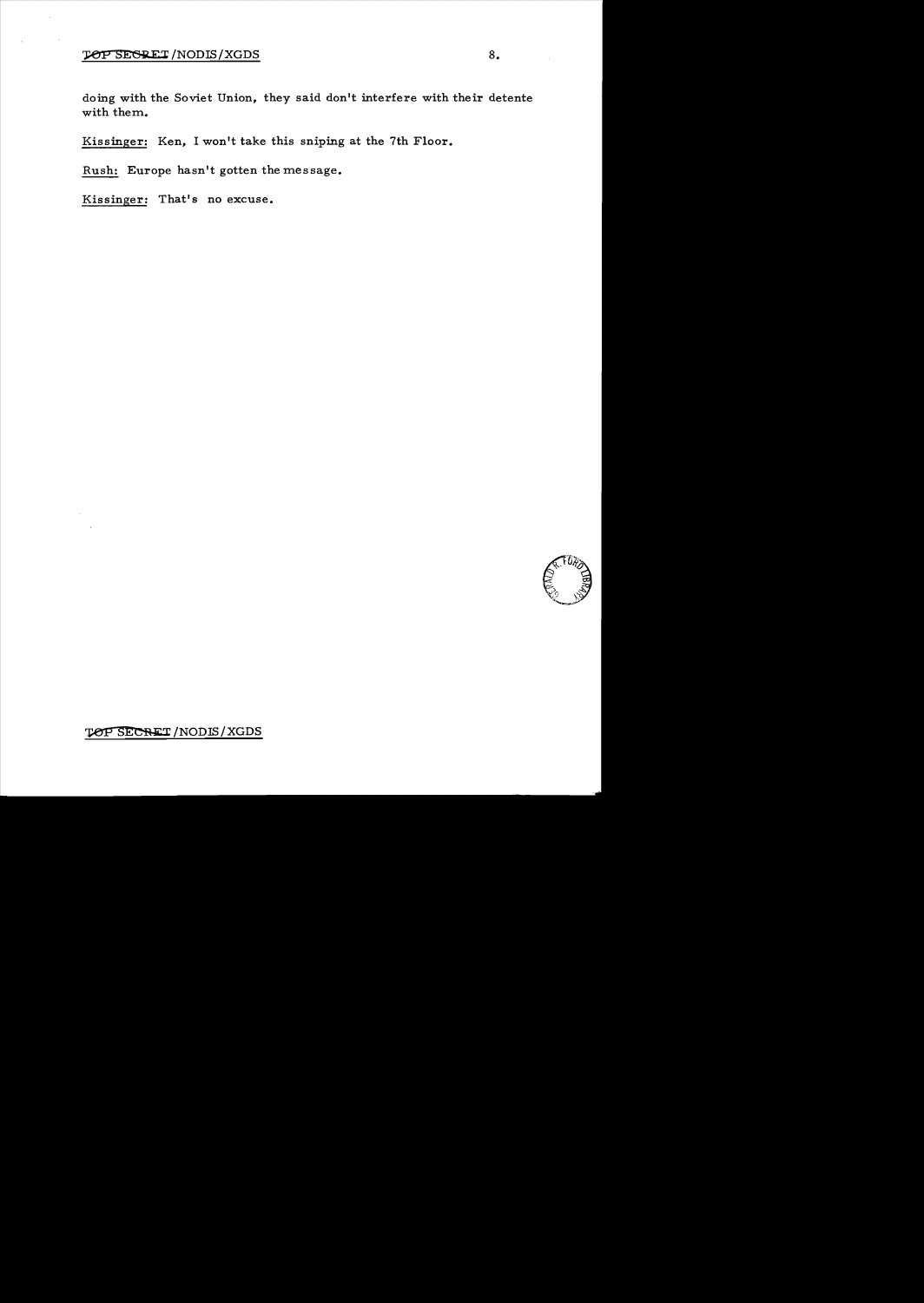Schloppiger-Coldar Month Knoch 29 NW 73 **\***f***THE\_WHITE\_HOUSE** WASHINGTON I ben brun K- Bram Whin Pres that esshowed song to Grats know will make progress when you lift enorges - not that entering will be lighted agains make proposed.<br>S-wie been talking about beging knownes K - Showld have a flow helde and move trongs, Rahaulas tras donchgiland hild wife by Smil Lonages. & open it 3 hours at / Farade A is put is he too kimil fos, but presenced by tatiale. Se to boy fire give a by this US cellationship.  $2 + 7 + 1$ We have bad 2 litters from yoursing I God them that we conclident operat indrprezent. I get pressure thing are blombing 1 - Yes, they are looking for way to the outed S-Thry through eye sereons on avenue R-Doct know him comeducation us/o long point out **DECLASSIFIED** AUTHORITY MRIO-041, #6; ISCAP Paul 2009 **BY del NARA, DATE** 115/11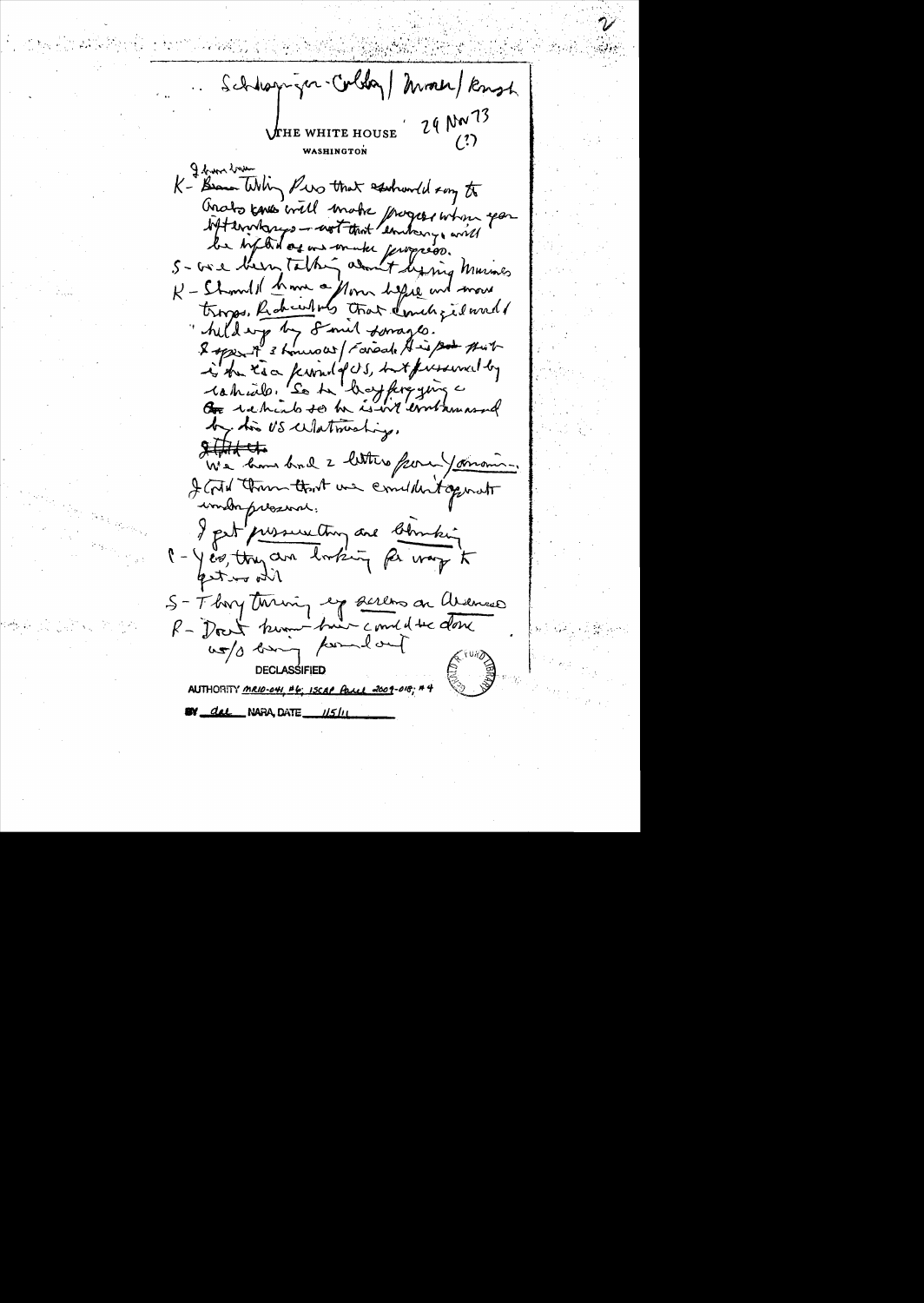C. If it was contribusel, they could king it point. Oil companis dont have incretive. K of him form to be liaking for way must Jobel me if they could him command Copmetalial, they could have lift ! to unberge Thisper of wapotration wight R- g con could get ar dromat to just K - Kom, we can't yikle to Hackmand Gis a count ten annualmes to any x him. We have to strow and much wom a the Russian with The extreme parties + chure as right  $and$  of  $N(i)$ We worth have to pursuint, but If it looks the cut of it unt pressure, we cont were get are let for it. W's i somet fursent I , but out putty issure.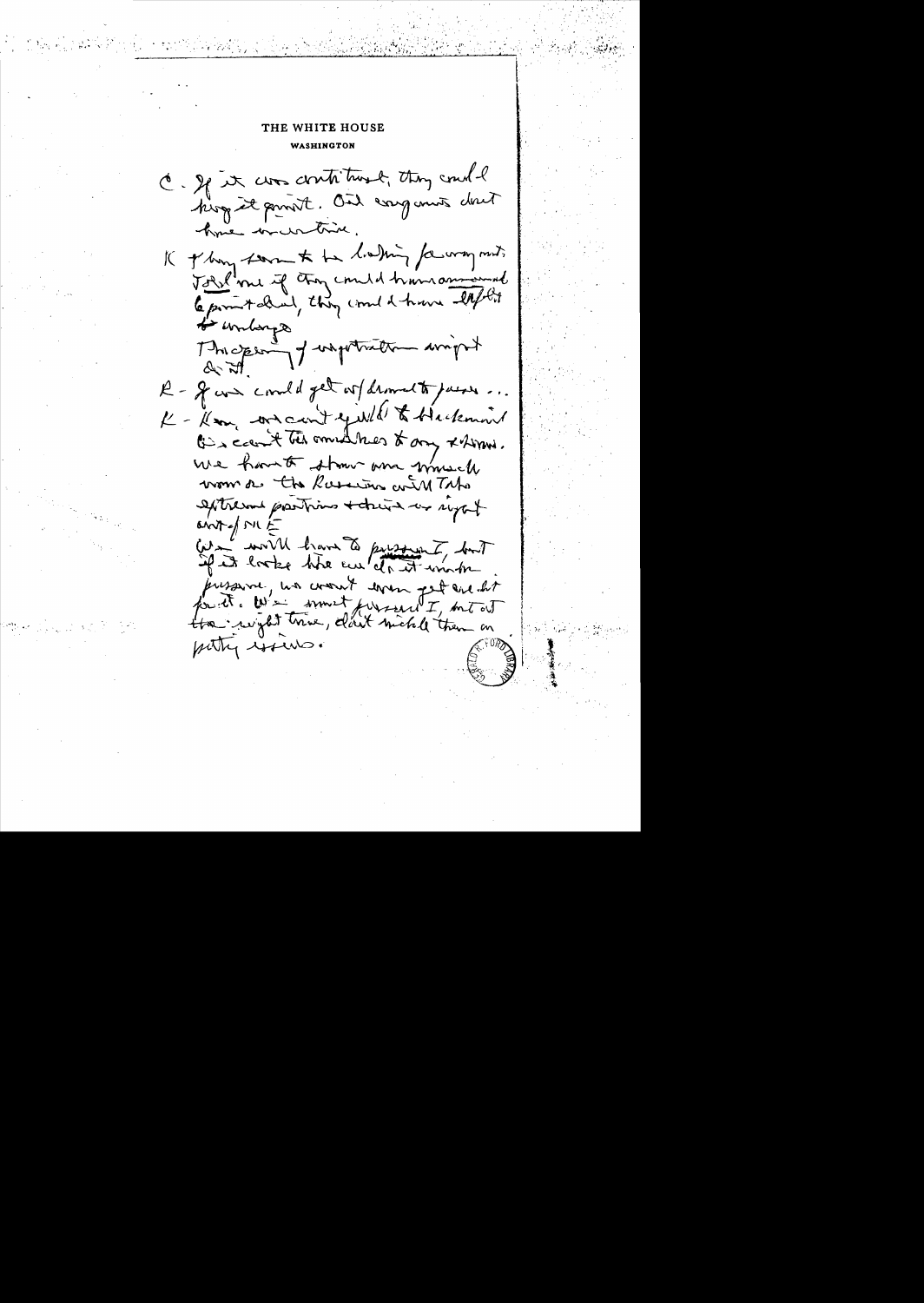From wrysmed w/Salat, Showel Stattsmorning. 2 told time of he considered on in cut line, helioned, but as geles agong + it would slige there, Same agong latter world pet is fourthing triere. String be drivent like SU. On annument of a conference havor 50-50 Unamed of getting and a trix. If I support i 42, that will get us sounthing We coment that and contition can progress in sombotioner flattes. God't encet bepry one to stop sulgo. il cun get fréssence - octuringen christends, arable like us. Syming I Syrice of the MUDIO enty. It is him to make vine strend dumands as scand lads him offit.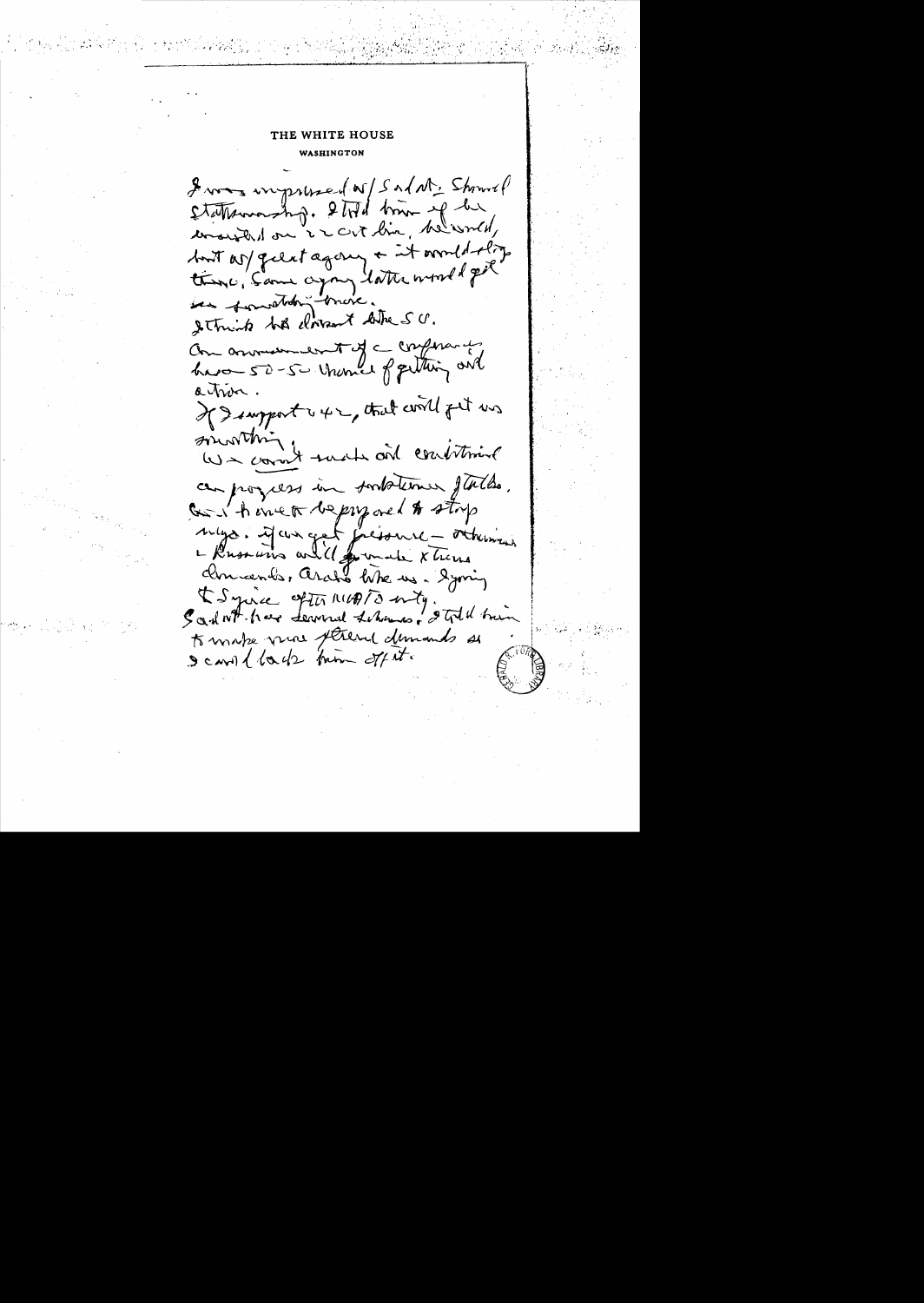R- Daty tol me if we could just settle MIE, we could result us propers K- Min get seithernt we wont are ivall upon get 1814 ... Demondel En made. Our strattiges has to be ontrem SO Buts & Farmit play are stall -It all know only we can letting, Arotho. Alliane enough to mes.  $t$  electrics), There we haven't work for closelvyagement, but only after a lines are set eargree scienting the we will go to E a smy, this lis what The first offer are being complete  $H_{\text{int}}$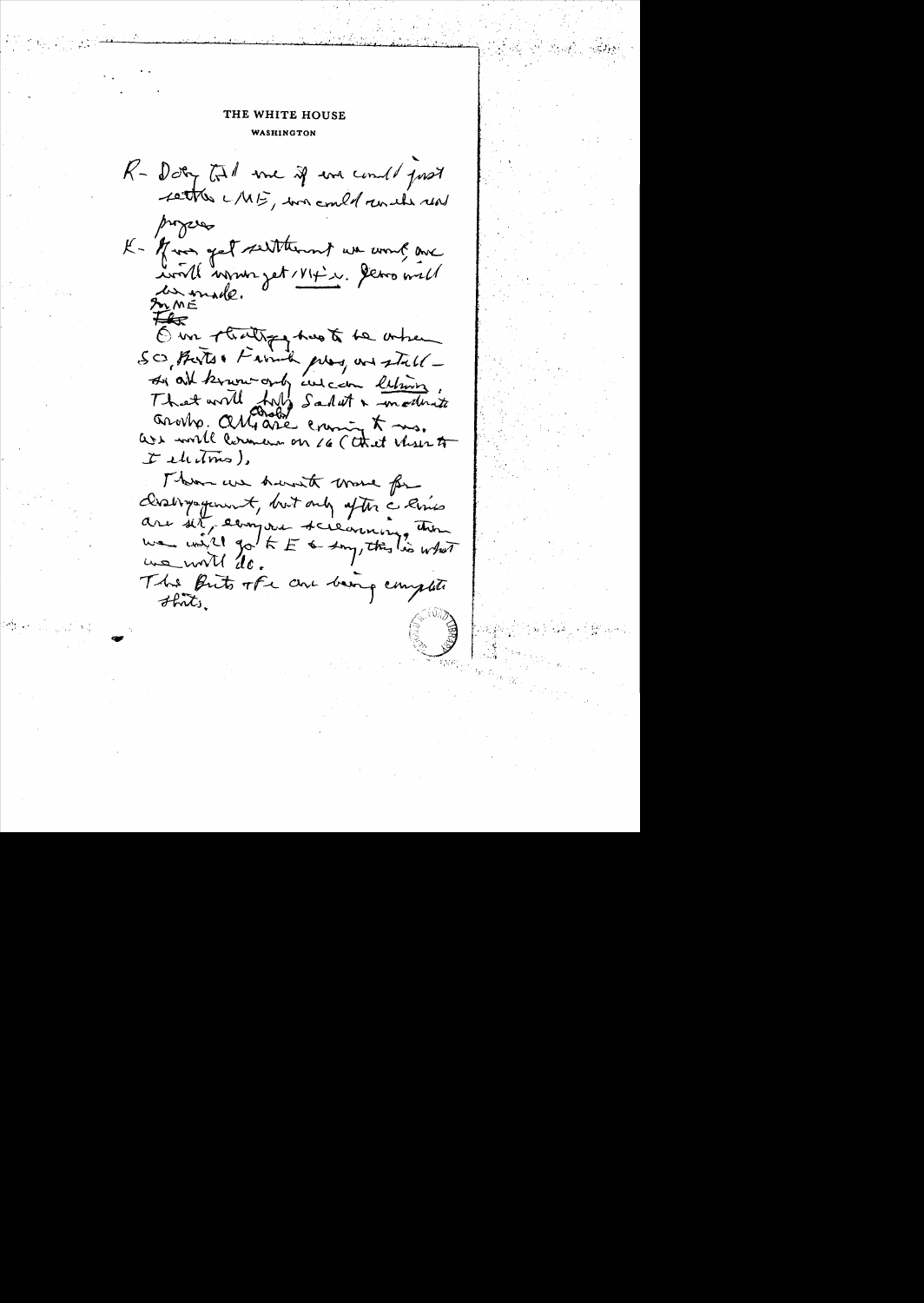One case fin, whitehall were lot Be, orach arts a regist published comment of the accept cast wanted they sold it. 5-2 pril impression chuts en fast inconfitunt-They flamating. R - I discript of his are insgitut thy have a plum but we power. C - Thing the policy for years less her to make up the for lack of proven by CIM asson up us. Lost mos formancyc К Hoosen, Hossein, Borngetcher one Forgal getirich is in clockening Ne gove me a hand line of told him but that I kind your tell me about - WW Junish Grospowicy + gon wount me to take it on w/o uparation. Thus go finish gang tookke say unices yulding 5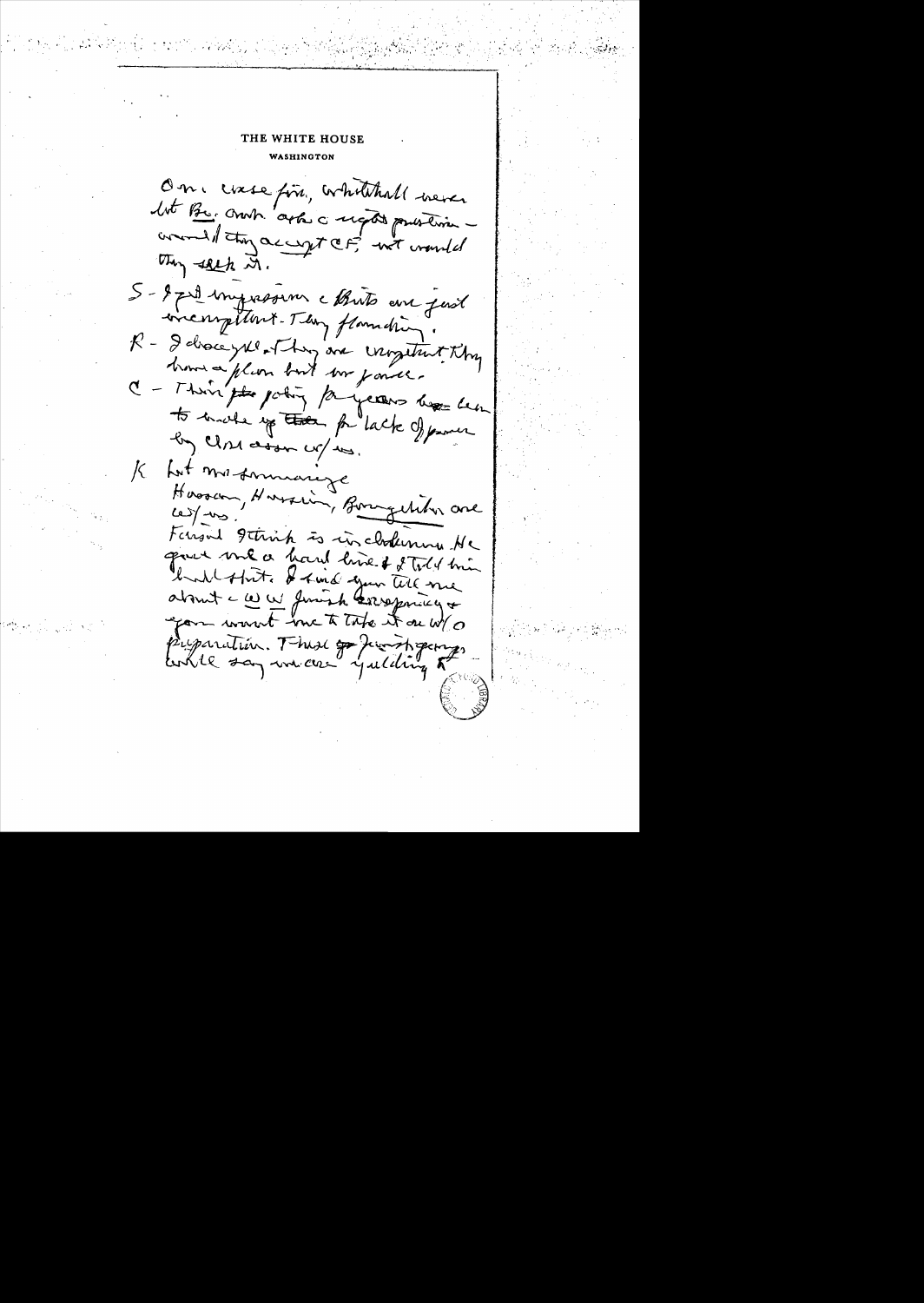Got Foto our hire.

Obraha blackment, That myssists. He aproved & sorit can't you help me context me par le me would that large wo up an atomyts point Wh that - Come ws time a me will ly it. He cooked me to do something, + & sond & wanted see what  $g_{cond}$   $g_{c}$ 

Then Foot I + Saggreg came to me to smithing de contrat they could. They bled about some mong deal comment kegraving a price M- I know come that K If we can't give on that - that let let micle it. (Read Youncerie letter) I have when dy done same - whom I said wir Perfecting that I cannot have to do some af dimon.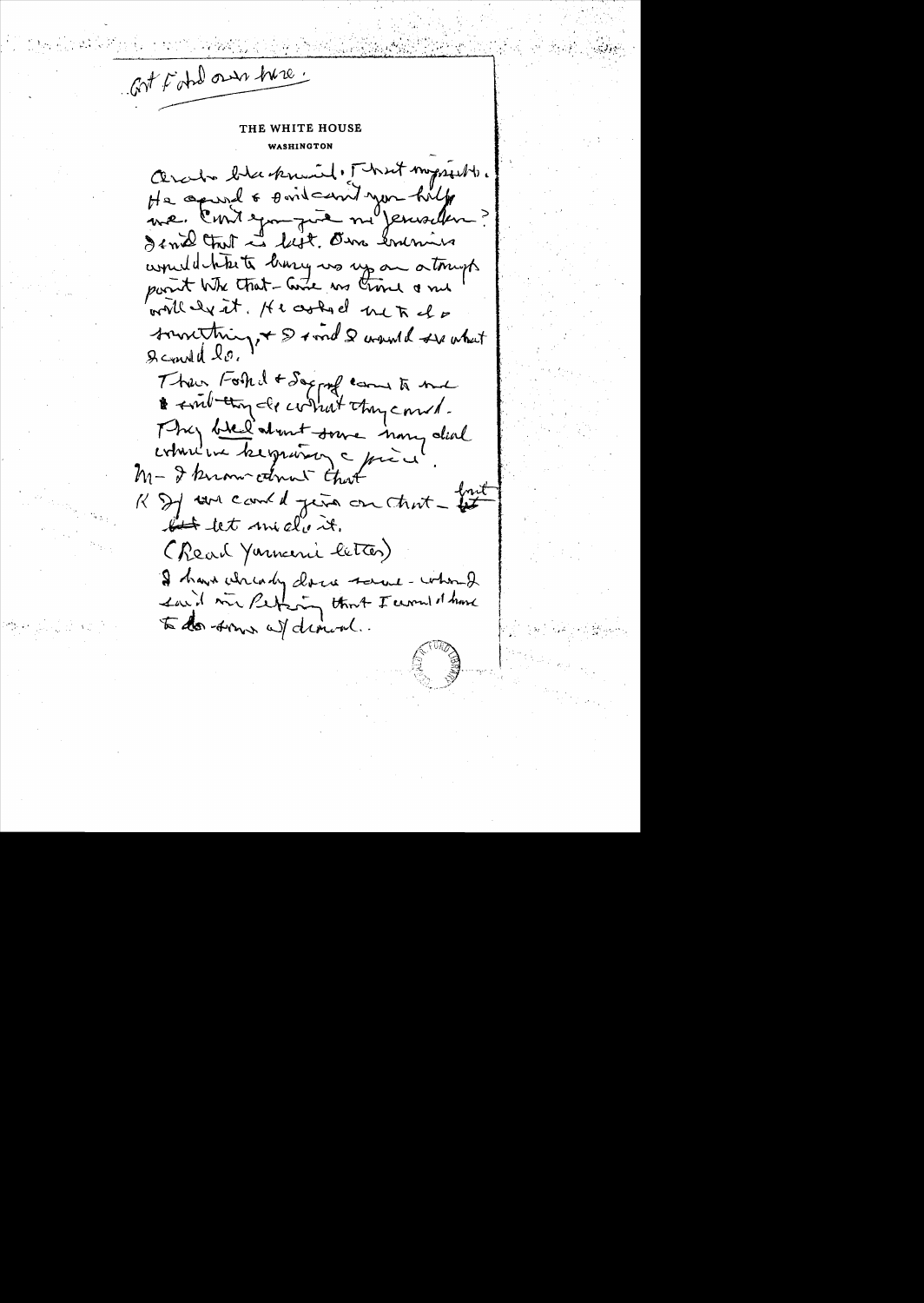We have thaten Sandis, Miting and singing they trust me. If we Bilp chircuppine, non heure a transce But we can't put out trust and will "In light no un mothe progresso. Sadut has a sig point plun peuvellement. I told him I had to hold a passes. If were considered withornal of I for surfarm Thursday and of E any, He were had oplum po Sharm. I tell brin Epotin was voule in tel Como, escree of Imers I, I want wout lythe we parting just prit. We have to see I shall in this game, to show that an an the only cares ortroc em deliver. Won't Syria betonyles  $k$  - of we contelget a form but  $\epsilon S_1 * F_1$ point UN ten Westwarten, Thou 3 condant word W/O cropping U/15 Theyes + many from winder SAM holt.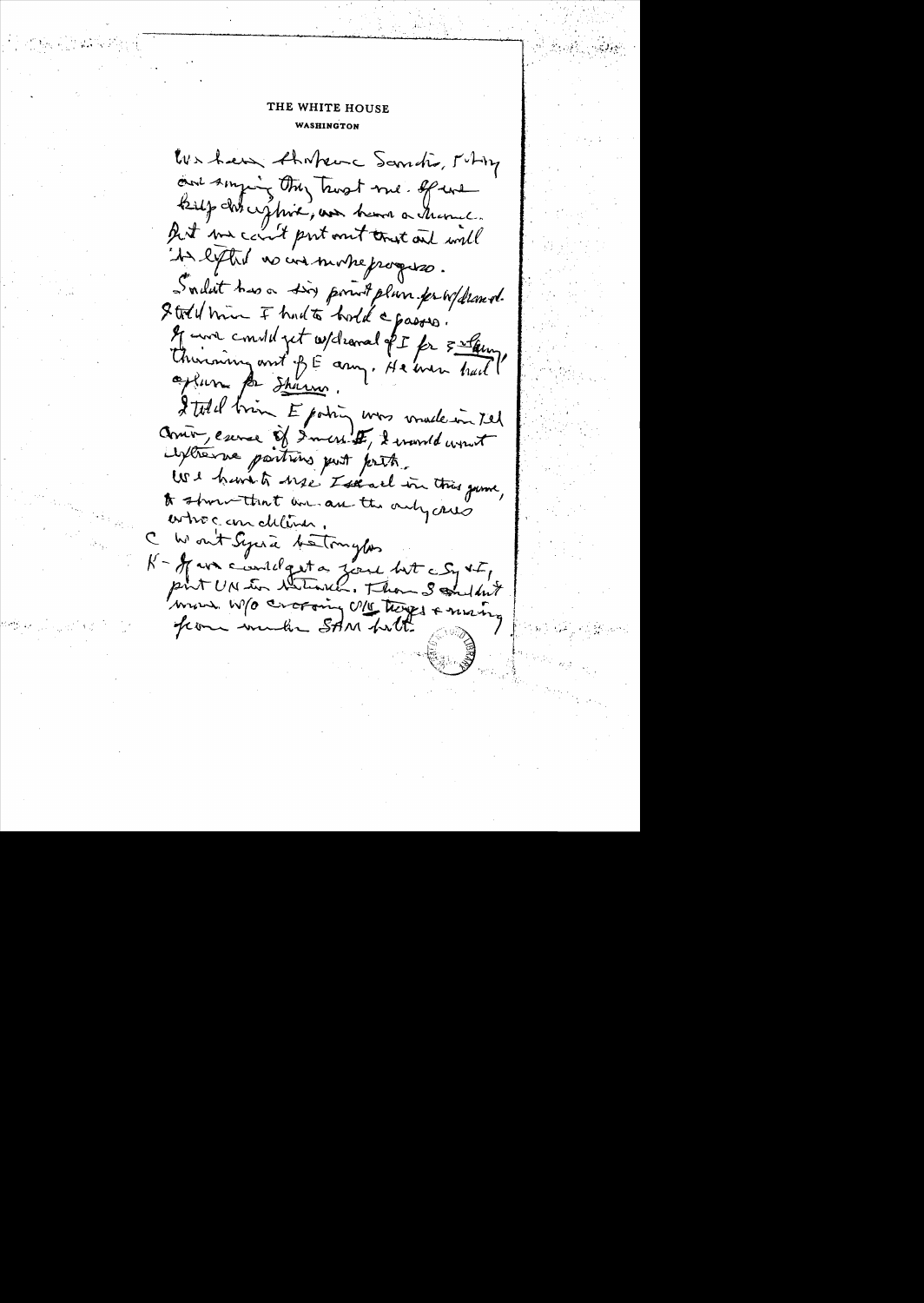In forst phase, we would have  $S, E, \}$ . In 2 as phase, cell 1 + Packstris, Sadat Abonne is twen whenk west UN for 5 yes or so. A acesim has sunted inder, as placemente to see commother thing be indept our cop gordon. Only thing & don't have a chut is But we must he turgs. If we get prosence ferm SO, Birt, Fr, + Jegur, un just sit ou mu hands. Buts of Fr are trinkles. Butts Filter Jeal & F because they comme le trave koren playang a co ansieur On Clerin, Thing were cropy about alert. They Jehnin Conneyed. It is a stylish point you are an inity. Huddy hetrund me about a druho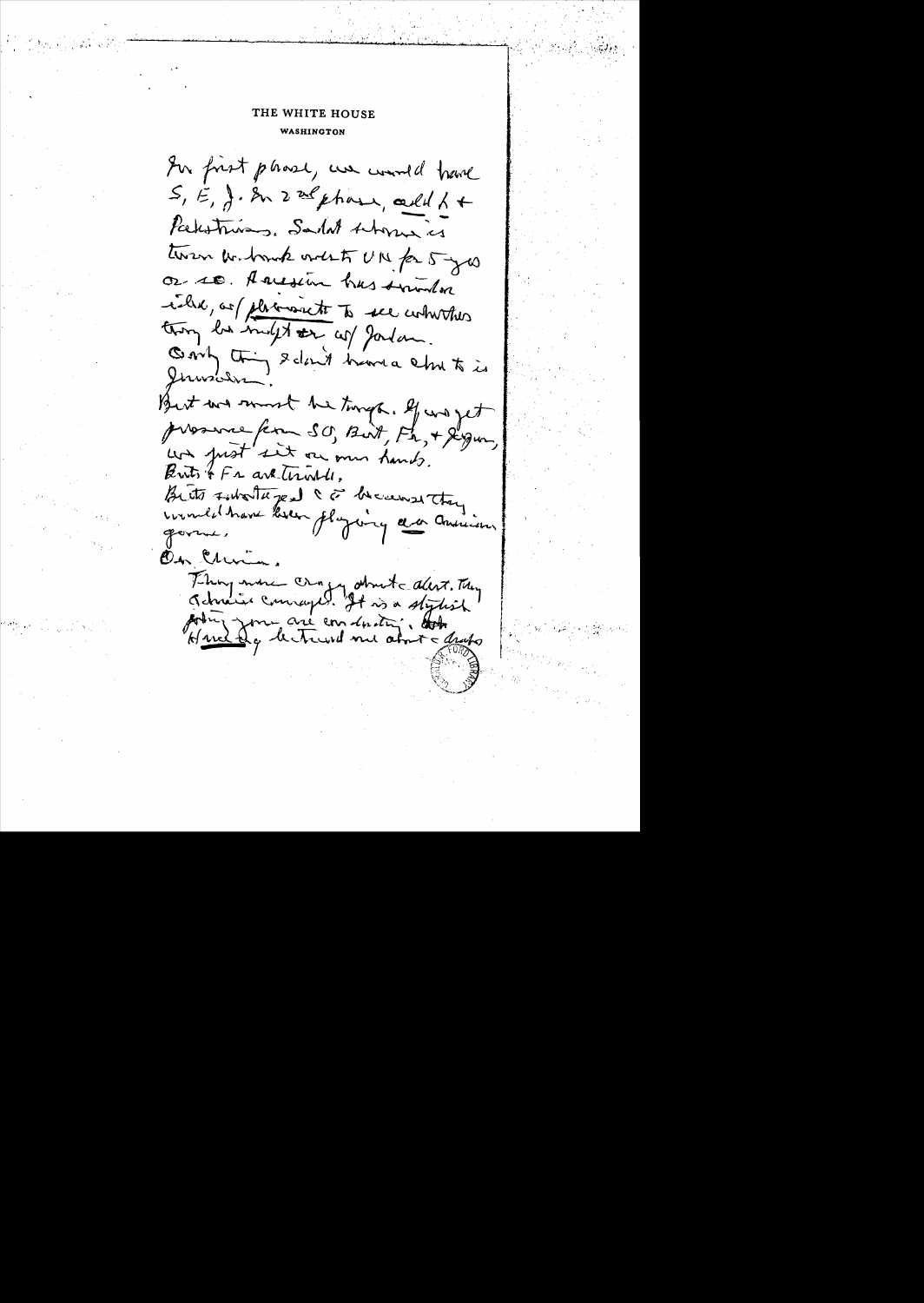they carling true bork home to - transmission time but. S are they secured of SU K-Very. Hang thing, they are worse. Chose seehs to have hair downgeable a fittle. Winnelly we xchanged photogened statements, bookthis time Crem got filchustries - Usually Unas gives Delphie spectrs - this trie by get wing spreyer 5 - Can have parked up SO has been poing arrayed telling have PRC has a lot  $K$ musik K-34 is good for mo & hum PRC Richard. We have gone and that  $\mathcal{S}-\theta$ ous that inclued SEA  $k$  -  $\sqrt{2}a$ , les their sound (Explanal UNCURK thing) On UN, Drew culture in to Duing Chaps to tell them there shouldn't be on ofference this day slason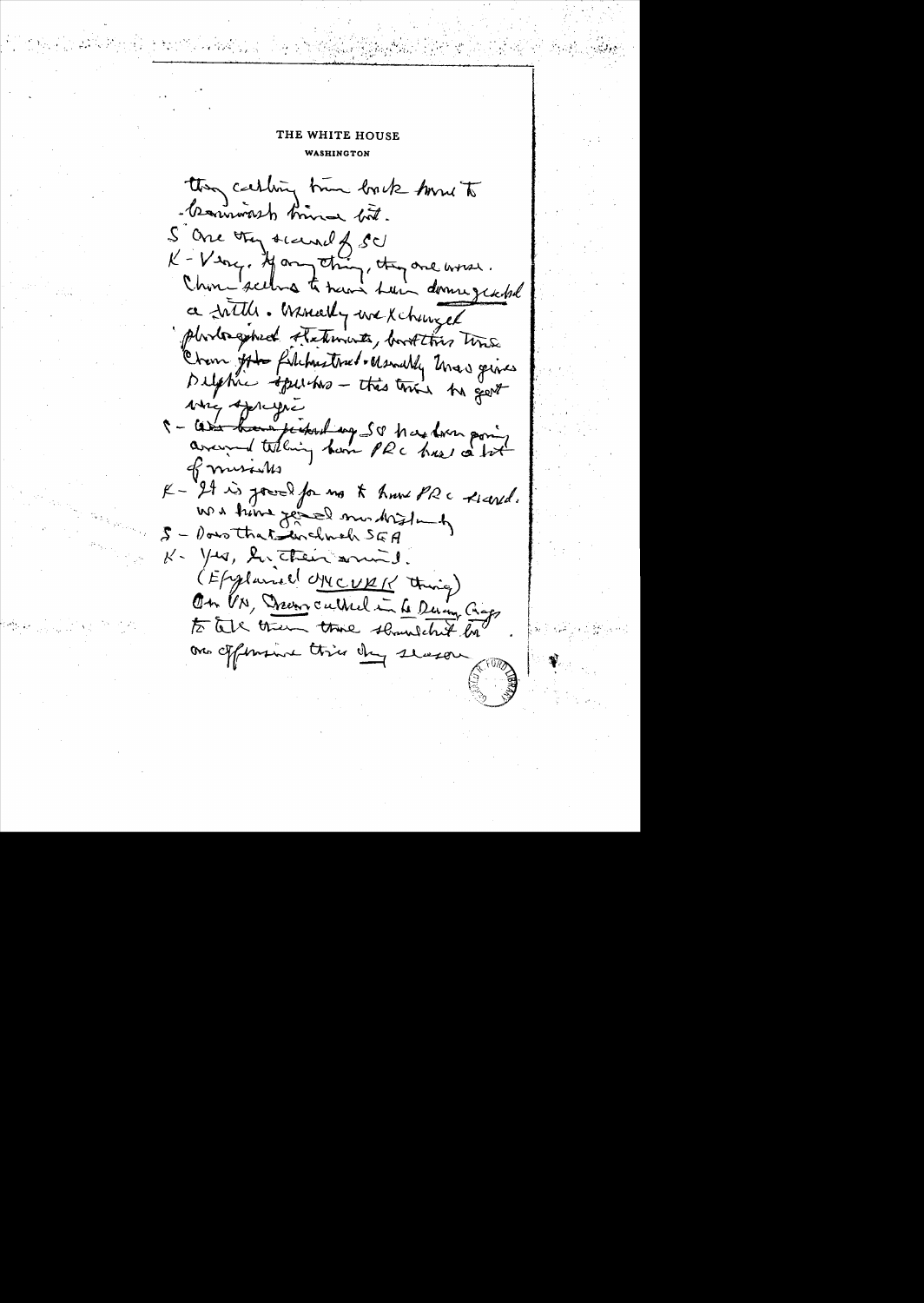M-They pain epings C - De they control NVN R - Jelent know 5 - But brown of thoughout, it corrects NON additions probe. It myself Boys thou por a red former K - terre vou data for Knan C- Home about Schwork 11- Thong thought it want & WT construct fit. I care along. garied thoughout good is on Solumnok - Flaggment Cantsv had nadned ont & Schemmb. Les magles Court d'Etraits atout  $\ell$ On comme par , Chan sur datestion  $-Haqon$ Contraction consentations Trun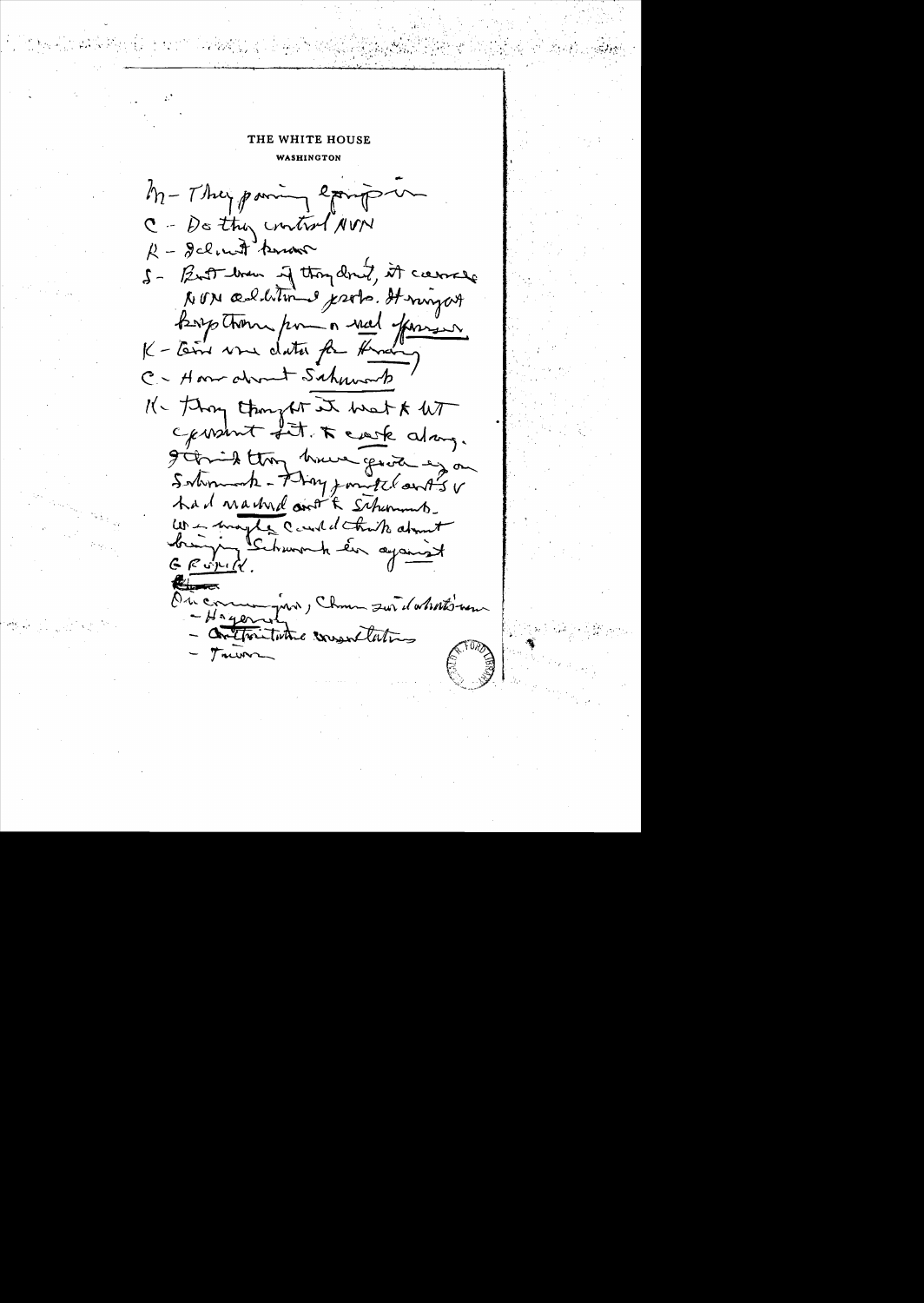Zam, du tancians it is upt us to make a psporal. This is a way Thing work - "make opporting prival Fedmint + live us I wochart districts. Using love sure and Scharants 2h - Time or 3 things. Sur are Moting in Und. Comme took Kerunery and? K- yes, but help anythits ant. Un- 4 Me a ser la planet vou vous  $-420$ M - Lake a move elimit trape to torround patiens SP-71 Night Sunday.  $H$ aneve $h$ K-The Shock, a Parks, the Universe lacit. fut it of the chercal S- and internal 2 destroyers with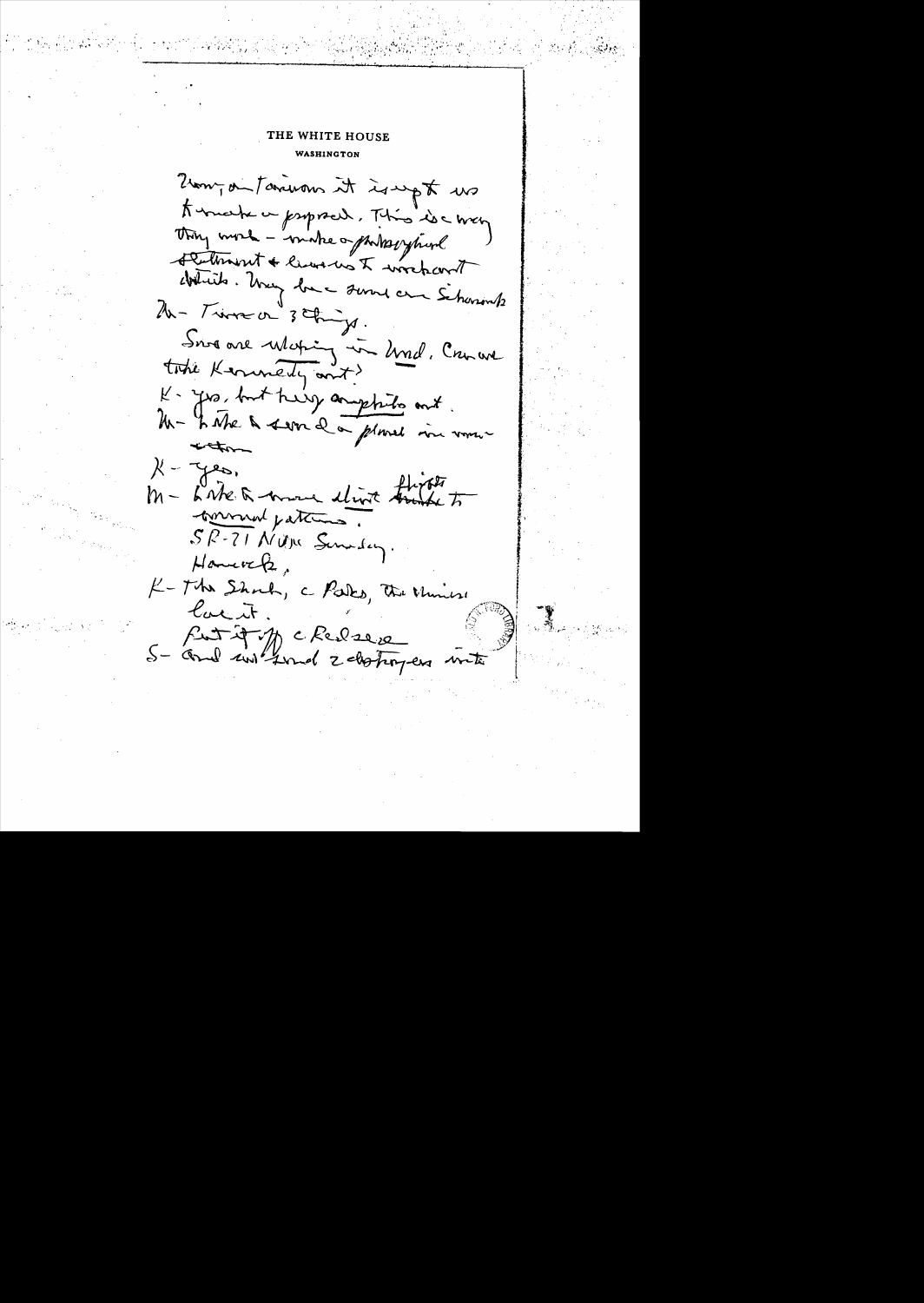# THE WHITE HOUSE

**WASHINGTON** 

Estrupour cre wiert. K- Darlin, quince une cider home Chinne mugger to Relp 5 - Litre france de mot Konga chazambigue bot get, but town.  $\mu$ -S- Clevarents wonts to Tatk as fraunch Bruh  $k -$ arnt what what me went with hims is drong our cruder trig time own pohing. R-2 pression BUN Touthey w/ Newmate K- hom it set up must go thin w/ it. 5 - you have probably several will wint K. Pourll move Sincs, Harbuson problem in whole ME S-We wand US presence in Gong N - The hing is timing. 5-we went to co- of Kwaalt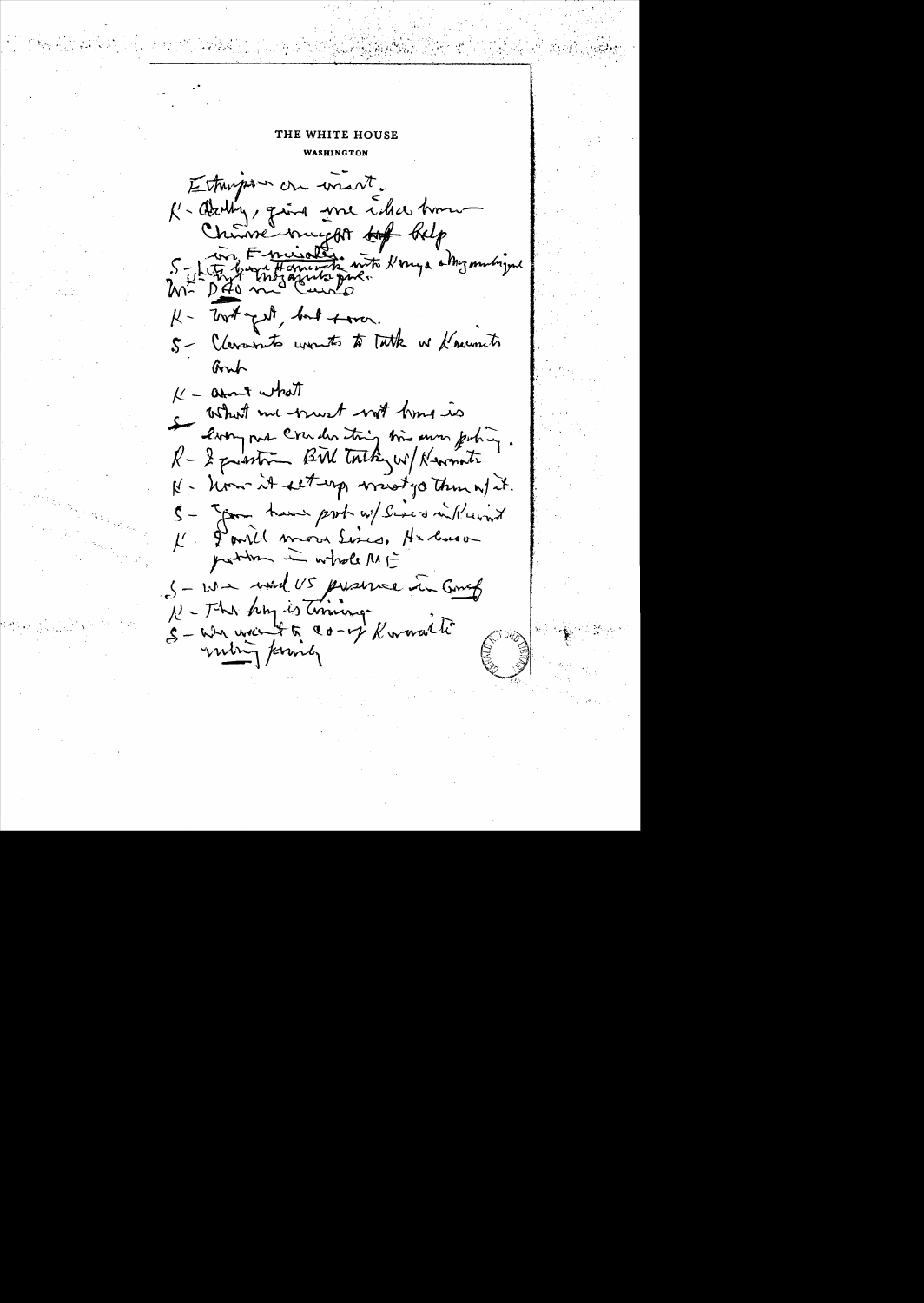#### THE WHITE HOUSE

WASHINGTON

This only thing and have gon  $\mathsf{K}^$ for wind on thing the . One should no are lugles M - Bakrennes au Legan monge their month S- Jam have problems at Earn becom  $k - \text{W}$ 9 (9 explorant) S- Greeks + T under when of K - I will strongthen and Europeman Lesion Em britjang a devening drawth, He barde his heart. We oppered them a cheat in opin comes which noted nothing of the They stalled mutho sthem decided & was it to unify. Um they writ mention creantheir + - in dillention Jun Dy, E contrates when ever told things what we daing w/.52, they and. Don't writerfue and other clearete soften